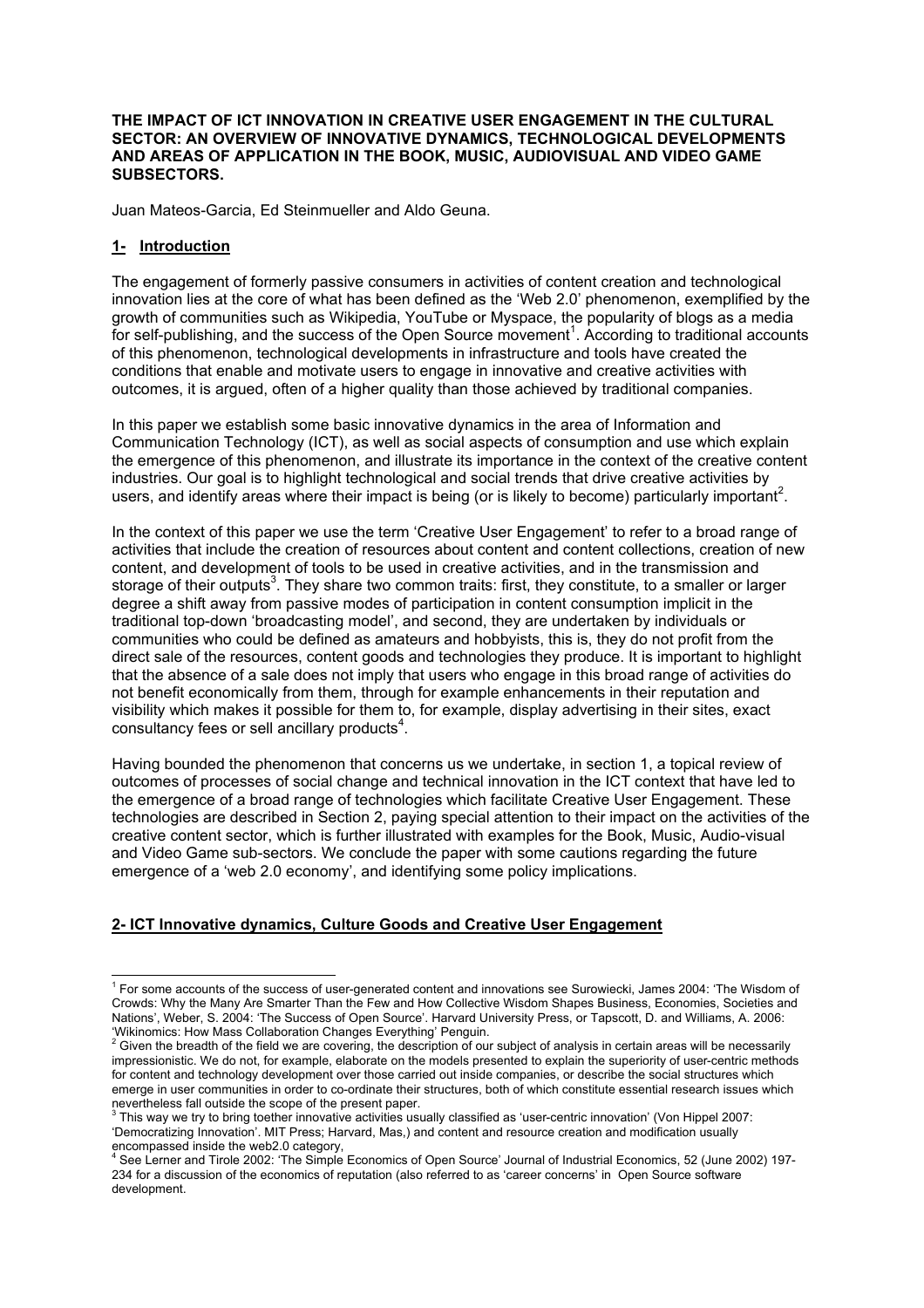The places and the rates at which the adoption of innovative technologies occur are determined by the complex interaction of technological, business and social factors, what we call its technoeconomic trajectory. A trajectory can be perceived, at any moment in time, as a direction of incremental change anchored by relatively stable modes of production that utilise installed stocks of capital. Over an interval of time, however, a trajectory is subject to radical shifts as a consequence of the discontinuities produced by changes in technological paradigm<sup>5</sup>. Changes in paradigm occur when novel technologies, which improve production processes and enable the development of new products throughout the economy, appear and become pervasive. For example, the emergence of the 'Information Societies' paradigm is based on increasingly powerful and sophisticated ICT infrastructures and the numerous adjustments in business methods, organisation and objective that have accompanied its emergence.

In this section we focus on that source of change, the ICT sector in order to present some essential features of its techno-economic trajectory that explain the emergence of Creative User Engagement in a broad range of areas, paying special attention to the special features of cultural goods which make industries within the creative content sector particularly susceptible to these processes.

#### Hardware and bandwidth unbounded

The rapid pace of improvement in hardware performance, associated with the 'Moore's Law' trajectory of improvement in integrated circuit (IC) devices drives innovation in the sector by permitting a continuing increase in computing power and reductions in the cost of ICT devices and in the networks that link them together. This trajectory has also increased the portability and, in some cases, reduced the power requirements of electronic devices used to capture, store, view or listen to creative content.<sup>6</sup> We could say that we currently live in an environment of post-hardware and bandwidth scarcity.

This phenomenon is particularly relevant for the creative content sector, which is engaged in the production of highly digitisable goods whose consumption involves important cultural, market, and social aspects. The widespread availability of cheap devices with growing data storage, processing and acquisition capabilities creates an environment with a myriad of opportunities for the development of new production modes, which in some cases are not based on the generation of revenues for the distribution of content, but on economics of reputation or the sale of ancillary products such as those we have referred to before<sup>7</sup>. The very low costs of information reproduction challenge existing channels for distribution of content and provide an impetus for the creation of new services that add value to information that is reproduced in different formats and transmitted through different and often new channels.

Similarly, peer-to-peer based services including BitTorrent or Skype have emerged and become successful because of the abundance of broadband resources into which they tap in order to provide mass markets with innovative services (fast downloading and VoIP telephony) at very cheap (or even free) prices $^8$ .

#### ICT technologies as given

New generations take pervasive technologies for granted, that is, not as technologies, but as a part of the environment. This generalisation, which ignores important distributional and digital divide issues, is more rigorously stated as learning about ICT use (and reconfiguration) has become progressively easier for the younger people in our societies. In a context in which the complexity of devices has become greater and user interfaces have often not kept pace, it is not that ICT's that have become easier to use. Users who have, to a extent, become better at using (and used to) them: over the past decade (or, for some, a longer period) people have substantially improved their 'digital literacy' and many are capable of a growing array of self-production activities including self publication via blogs,

 <sup>5</sup> Dosi, G 1982, "Technological paradigms and technological trajectories", Research Policy, Vol. 11, No. 3

<sup>&</sup>lt;sup>6</sup> This has been referred to as the 'democratisation of innovation by Von Hippel, E 2005: 'Democratizing Innovation'.

Downloadable book available at http://web.mit.edu/evhippel/www/democ.htm <sup>7</sup>

See Lerner and Tirole (op. cit. p. 1)

<sup>&</sup>lt;sup>8</sup> Although the explosion in demand for bandwidth brought forward by the growing use of streaming and p2p services such as YouTube or Skype has started exerting pressure on the capacities of the networks that support them. See Deloitte 2007: 'Telecommunications Predictions- TMT Trends 2007' Available at

http://www.deloitte.com/dtt/cda/doc/content/UK\_TMT\_Telecoms\_Predictions\_2007%281%29.pdf )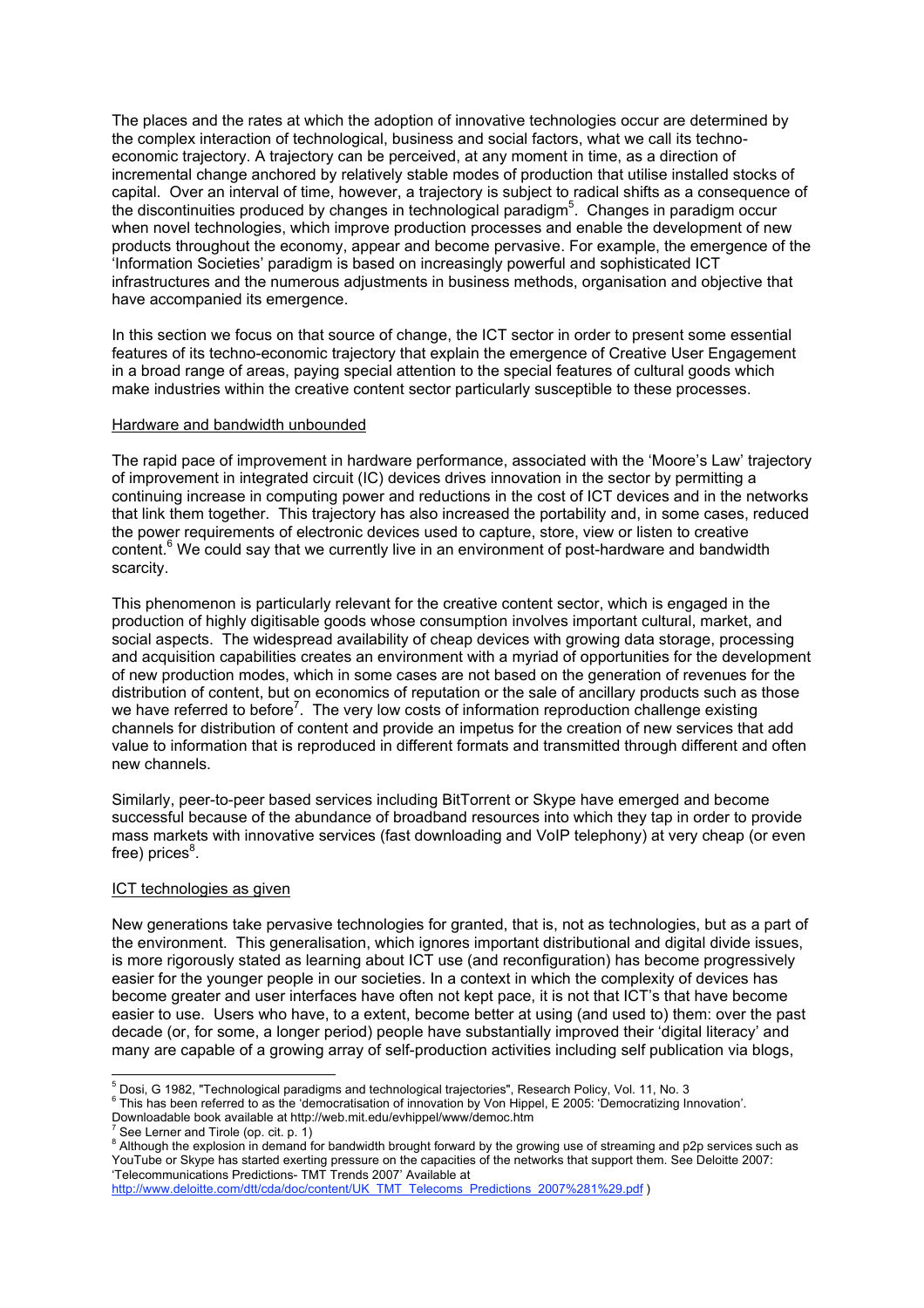forums and wikis, and increasingly sophisticated interpersonal communication (such as Skype video phone connection) and exchange of media content (often outside legal boundaries, using peer to peer technologies).

### Innovation at the edges

The prevalence of the Internet, a communication infrastructure regulated by public, open standards creates a system with many opportunities for innovation "at the edges": the absence of central gatekeepers with the right to decide what kinds of devices or systems can be connected to the network, or exact fees from such connection, reduces barriers to entrance by new, in some case small or amateur actors with innovative ideas. <sup>9</sup> This process is reinforced by the existence of an environment where the abundance of inexpensive, relatively powerful hardware creates constant opportunities for experimentation and reconfiguration carried out by users increasingly endowed with the necessary skills.

ICT Innovation within this decentralised model have, and will continue to exert, a considerable influence on the structure and evolution of dominant (or possible, or sustainable) business models in the Creative Content sector. These new business models may not evolve in the direction desired by incumbents such as mass media conglomerates, or they may conflict with legal regulations. The recent cracking of the Digital Rights Management (DRM) measures established to protect the distribution of copyrighted content via next generation DVDs constitutes an example of the sort of unbridled, decentralised process of innovation being carried out by actors operating outside conventional industrial channels, motivated by non-commercial incentives and oblivious or hostile to Intellectual Property (IP) frameworks.

#### Creative Content Goods as information

Creative Content is an information good, and as such its production presents a cost structure characterised by high fixed and low marginal costs<sup>10</sup>: the investment necessary for the production of the first ("master") copy of a creative content good is high, but once this task is accomplished, producing additional copies is relatively inexpensive<sup>11</sup>: For example, once a piece of music has been recorded, the costs of producing extra copies (i.e. pressing Compact Discs) are very low<sup>12</sup>. This creates the need for a relatively high investment at an early stage of the creative process, which has traditionally led to the emergence of publishers, who specialise in the funding of creative content production and distribution<sup>13</sup>. It also creates incentives for profit maximising actors to try and reach as large a market possible by publishing content goods with a broad appeal.

On the other hand, the informational nature of Creative Content Goods makes them particularly easy to digitise, manipulate and transmit using ICT tools: as we will show, ICT innovations in the area have altered this cost structure enhancing user possibilities to engage in content production and distribution activities,

#### Social aspects of Creative Content Consumption

Creative content goods present important social aspects: their inherently symbolic nature opens up important spaces for consumer commentary, reinterpretation and formation of identity. This special characteristic, not so strongly present in other kinds of goods, has led to the emergence of communities of consumers who engage intensely with creative content goods. An example of these would be the fan sub-cultures of the 1950s, some of the earliest adopters of print media (fanzines), postal and, eventually ICT networks for the purpose of discussing, reviewing, and in some cases, distributing 'amateur content' created by 'fans' themselves.

<sup>-&</sup>lt;br>9 <sup>9</sup> Lessig, L. 2002: "The Future of Ideas", New York: Vintage Books.

<sup>10</sup> Caves (op. cit. p. 11)<br><sup>10</sup> Caves (op. cit. p. 11)<br><sup>11</sup> This is a consequence of the symbolic nature of information goods, and of the advances in content reproduction

<sup>&</sup>lt;sup>12</sup> Peitz, M. and Waelbroeck, M. 2004: "An Economist's Guide to Digital Music". CESIFO Working Paper No. 1333.<br><sup>13</sup> The presence of this phenomenon in the area of distribution (i.e. once a distribution channel is set-up,

distributing additional copies of a good is relatively low) leads to processes of consolidation in this area, and raise barriers to entry.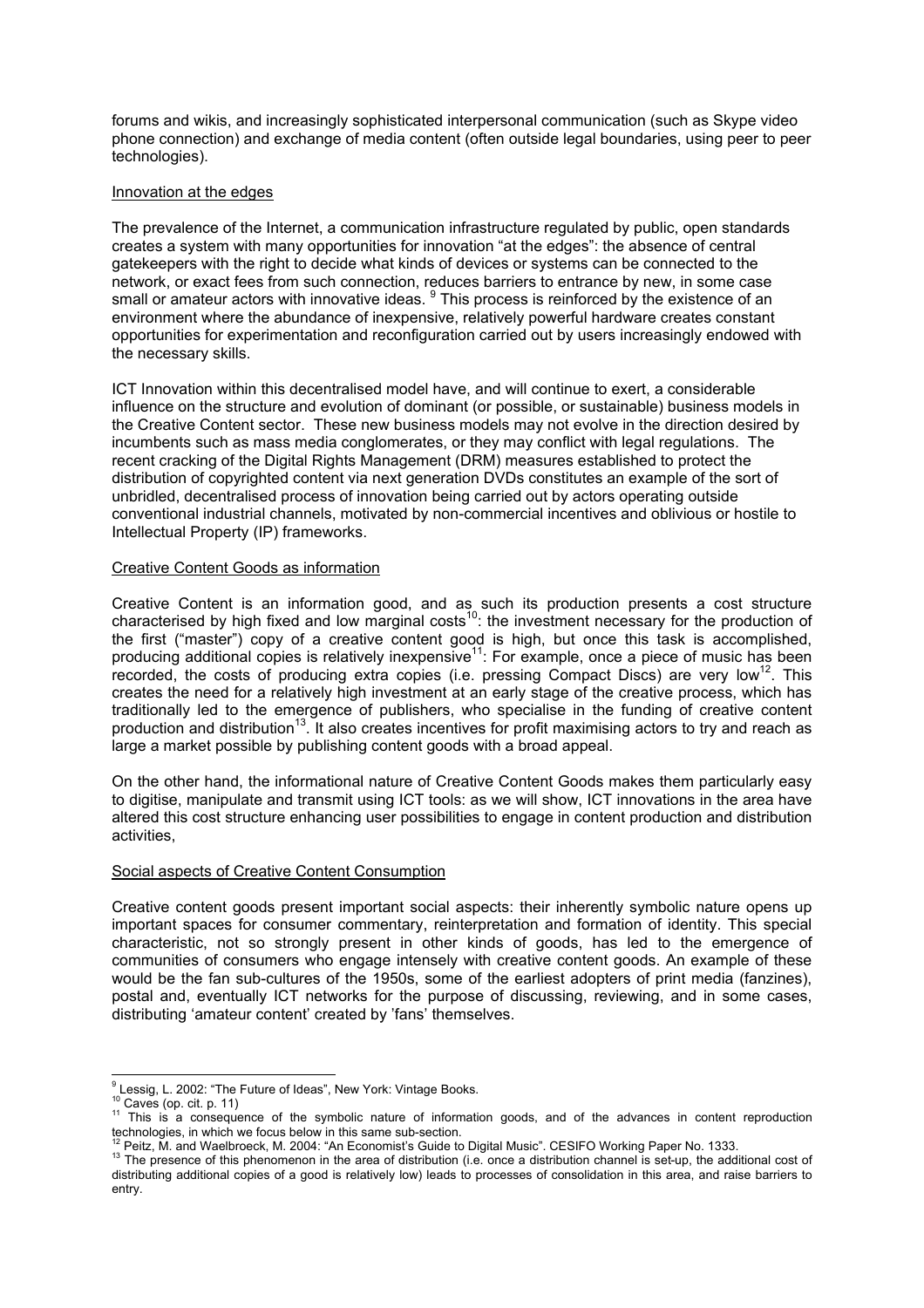## **3- The impact of ICT Innovation in the Creative Content Sector and the place of Creative User Engagement**

In the previous section we have described a number of features of the unfolding ICT techno-economic paradigm that have created conditions where users can engage in creative activities at a scale and scope unheard of in the past. Here we focus on identifying specific technological trends which appear as manifestations of the innovative dynamics of this paradigm enabling Creative User Engagement in the context of the Creative Content industries. We argue that these innovative processes are altering the cost structure of the industry and leading to the development of new forms of content creation and distribution which in many cases challenge dominant business and institutional models (based on the sale of cultural commodities and control over their physical distribution and intellectual property), and identify the role played by creative users at different stages of the value chain.

## Cheap tools

Advances in software and hardware have brought forward the emergence of families of highly sophisticated and powerful, relatively inexpensive and easy to use tools and suites for content creation and modification, ranging from text and image editors or animation software development kits to digital cameras and recording and sound editing technologies through which talented creators can produce creative content goods of a professional quality with a reduced need to resort to external funding.<sup>14</sup> The impact of these new tools, which continue improving, becoming cheaper and more user-friendly, cannot be understated<sup>15</sup>: they have opened up opportunities for participation in creative activities by social pools of talent which had so far remained untapped, blurring traditional boundaries between 'authors' and 'users'. The outcome of this process has been a surge in the quantity (although not necessarily the quality, inasmuch talent remains a scarce resource) of creative content goods available.

It should be noted that although these tools enhance the creative potential of individuals, in some cases their fruitful utilisation requires skill-sets which go beyond those that can be in most cases acquired through experimentation 'at home'. This raises important issues related to the need to provide education and training as a way of enhancing the competitiveness of creative content  $industries<sup>16</sup>$ .

### Collections of Open Source software

The Open Source movement has provided content creators with powerful, freely available, and, perhaps more importantly, highly customisable and extensible tools. The adoption of its legal instruments to the field of content, through the definition of the Creative Commons license, has given rise to the emergence of large repositories of free content which can be accessed, modified and incorporated into new creative works by anyone who desires to do so, contributing again to lower the barriers to participation in creative activities and favouring the elaboration of innovative amalgams of content and technologies, often referred to as 'mash-ups' (an example of which would be the BBC Digital Archive currently under testing)17. Open Source could, in this context, be argued to create positive externalities by enabling content creators and publishers to fulfil the diffusion and distribution potential associated to the emergence of high capacity digital distribution and reproduction networks.

### Platforms for collaboration and communication

The broader, contextually richer nature of emerging high capacity communication channels (such as Voice over Internet Protocol or virtual worlds including Second Life), and the growing adoption of Electronic Data Interchange, Version Control tools, content management and bug tracking systems

<sup>&</sup>lt;sup>14</sup> It is important to note that the piracy of these tools and their downloading via peer-to-peer networks has enhanced their  $rac{15}{15}$  The state of the state of the state of the state of the state of the state of the state of the state of the state of the state of the state of the state of the state of the state of the state of the state of th

There tend to be a trade-off between number of available features (power and flexibility) in a tool and its ease of use, which could conceivably be bypassed through the implementation of innovative user interfaces able to adapt to the preferences and capabilities of an user in order to provide her with a suitable level of functionality (technology example).<br><sup>16</sup> leasures of an user in order to provide her with a suitable level of functionality (technology example).

<sup>16</sup> Inasmuch more powerful tools are required for the creation of high quality content 'meals' (as compared to 'content snacks') better suited for the creation of revenues in the highly competitive entertainment marketplace.

<sup>17</sup> The adoption of 'boiler-plate' license models also reduces the transaction costs in which content creators need to incur in order to use (or license) proprietary tools and content (see Benkler, Y. 2002: 'Coase's Penguin, or Linux and The Nature of the Firm', Yale Law Journal 112 (3).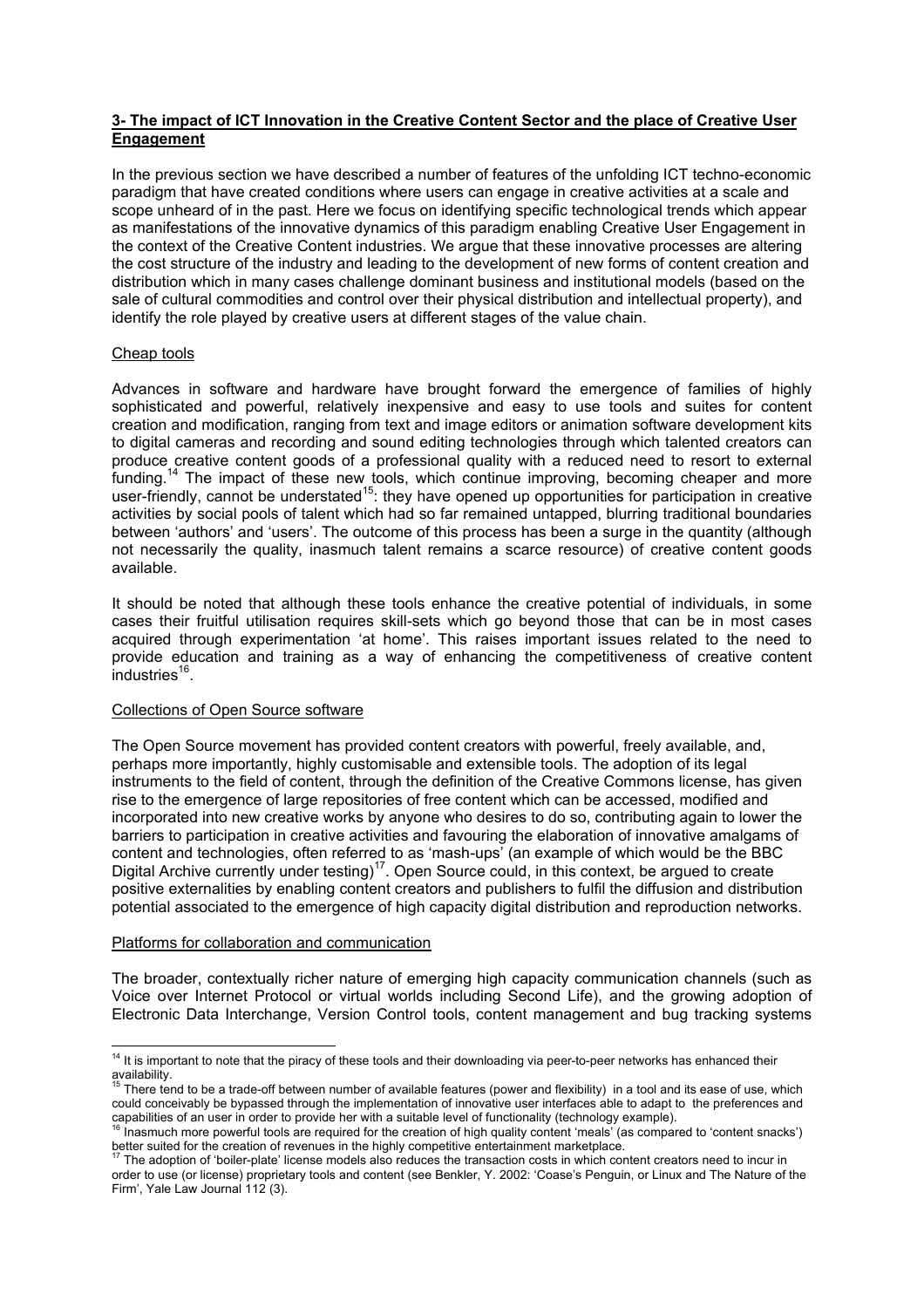and wikis have given rise to new possibilities for decentralised networks to engage in the creation of modular goods composed of a wide range of assets. Although this trend has been particularly visible in processes of outsourcing of routinisable functions by creative actors18, the technological platforms we have described, in many cases freely available as Open Source software also make it possible for decentralised communities of users to create virtual spaces for communication, collection of resources and co-ordination of creative activities.

## A Brave new digital world

In the previously described context of improved storage and transmission capabilities, and growing broadband penetration, the trend towards increased online availability of digital creative content is becoming stronger. This process challenges the position of incumbent players who have, in the past, relied on their control over physical channels for distribution and commercialisation of creative content goods using traditional, top-down publishing/broadcasting models, and opens up new opportunities for smaller content creators, in some cases uder themselves, who can establish direct linkages with audiences or peers adopting flexible, more interactive models for distribution enabled by the online medium. The increasing availability of highly customisable, user-friendly (in many cases Open Source) Content Management Systems make it possible for small actors to, simultaneously, manage their assets, present a 'professional face' in the web and promote the emergence of user communities around their products.

In the area of publication, digital-only releases are becoming a growingly important strategy for the creation and distribution of content avoiding the costs and risks associated to physical production. An example of such phenomenon would be the success of unsigned act Koopa, who managed to reach the UK top 40 without resorting to mainstream distribution and marketing techniques<sup>19</sup>. In the audiovisual area, digital distribution of feature films through Video on Demand (VOD) and platforms such as IndieFlix has emerged as an important channel for audience-building, especially for "independent" films created by communities of enthusiasts and auteurs $^{20}$ .

## Making sense of it all

We have already pointed out that lower barriers to content creation and access brought forward by the widespread uptake of self-publishing tools, digital platforms for content distribution, as well as eCommerce and database solutions for the commercialisation and management of virtual inventories of physical goods have resulted in a flood of creative content, available through a panoply of online catalogues, stores and auction sites. Although in principle this process makes it possible for niche providers to find, or in some cases, create an audience, and for the most demanding of customers to locate what she is looking for, this same process threatens to, simultaneously bury these small creators under a flood of information where the only emergent islands would be 'inhabited' by those actors with the financial might necessary to purchase visibility via promotional campaigns and advertising<sup>21</sup>. In this situation, it is the users of networks themselves who have engaged in resource classification and review activities with the goal of providing signposts aiding in the navigation of the vast amounts of content available in online environments.

For example, virtual communities and weblogs provide 'guides', 'resources' and 'reviews' for particular social groups and user communities, with their activities funded through advertising-supported and, in some cases, subscription based models. Their usefulness is however limited by the extent to which they can scale their activities in a context of exponential growth in the amount of content available: additionally, as their number increases, the searching and filtering problem re-emerges, in this occasion *applied to them*.

<sup>&</sup>lt;sup>18</sup> See IBM 2004: 'Media and Entertainment 2010' available at http://www-935.ibm.com/services/us/imc/pdf/ge510-3569-01fmedia-2010.pdf and Serapian 2006: 'Project post-mortem: Stubbs the Zombie' available at

http://gamasutra.com/features/20060811/seropian\_01.shtml for examples of the benefits and barriers to the adoption of this model.

<sup>&</sup>lt;sup>19</sup> BBC News 2007: "Unsigned band set to crash charts". 10 January 2007. Available at

http://news.bbc.co.uk/2/hi/entertainment/6248535.stm . The move towards digital distribution is reflected in the recent creation of a digital singles chart<br><sup>20</sup> The Age 2005: "Will internet video kill the television star?" Available at <u>http://www.theage.com.au/news/technology/will</u>-

internet-video-kill-the-television-star/2005/10/08/1128563033411.html<br><sup>21</sup> Paraphrasing the Leopard by Giuseppe Tomassi di Lampedusa, everything would change so it remains the same.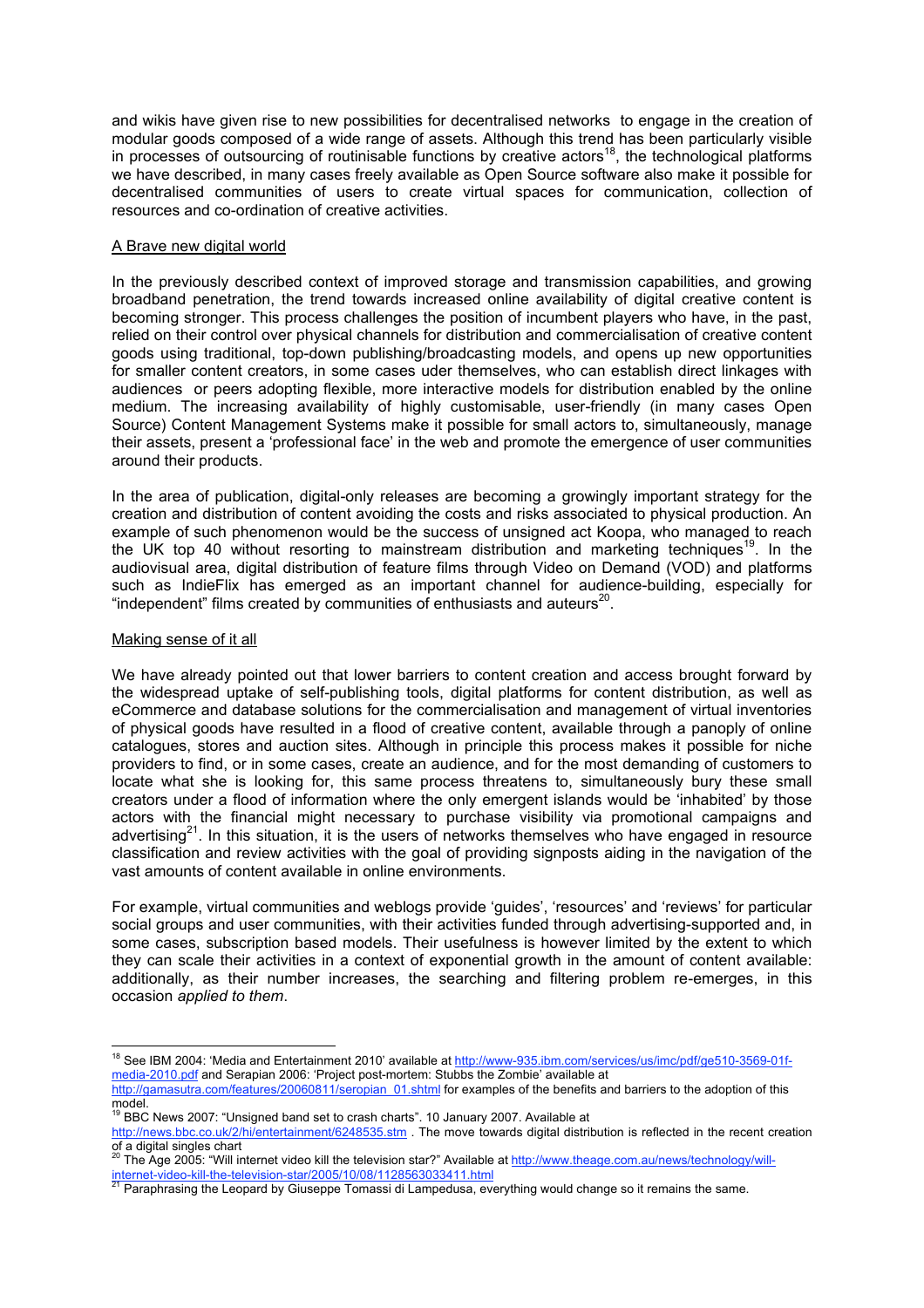Folksonomies such as Digg, Diigo, Technorati or Delicio.us constitute another family of sociotechnical innovation, in many cases undertaken by users themselves with the goal of filtering relevant news, content, communities and resources in the web: they supply any participant willing to do so with the tools necessary for tagging and evaluating online content and news, in some cases establishing peer-rating systems to score the reliability of their suggestions $^{22}$ .

In the music sector Radio on Demand sites such as LastFM, Pandora or Myspace (and, to a extent, networks of mp3 blogs) have become important tools for the promotion of music content in a stream format: they implement features for content browsing, filtering and discovery based on a diversity of methodologies (analysis of content structure in Pandora, reputation and references in the Myspace) helping artists raise their profile and promote their products without the need to resort to marketing services of music publishers

#### Peer to peer

Peer to Peer technologies are being growingly used for the distribution of digital content, both legally and illegally: their main advantage is the leveraging of distributed computing resources, which make it possible to reduce bandwidth requirements and increase the quality of the services being provided<sup>23</sup>. BitTorrent, Joost and Mashbox constitute three examples of this trend: inasmuch the content being made available through them is a stream, or protected by DRM, there is no reason why these systems should not be able to provide efficient content distribution services for a diversity of purposes without the need for right owners to relinquish control over  $it^{24}$ .

On the other hand, the failure of the music industry at establishing legal alternatives to illegal music file-sharing networks have put into question the viability of traditional models for content distribution based on the sale of physical products (Compact Discs) or digital downloads. This has raised the credibility of alternative options such as the adoption of blanket license models analogous to those currently in use in commercial radio and music venues, where file-sharers would pay a periodic fee directed to a common pool to be afterwards distributed between content creators and publishers according to a ranking of sharing intensity established by automated monitoring of networks or samplers of users (e.g. Nielsen Families).

### Close encounters with the user community

The Internet has become a fertile ground for the emergence of user communities, and increased the visibility of the most important ones, which in a context of enhanced possibilities for communication, have often established close relationships with content providers: these virtual communities of fans have become sources of feedback and ideas, initiators of 'buzz' about new products in broader markets and, in some cases, pools from which companies recruit talent.

The emergence of evolutionary models for the release of content incorporating user feedback would be an example of this trend, growingly common in the video games and television sector: these strategies are based, on the former case, on the use of ICT infrastructures for the distribution of 'fragments' of content (e.g. game levels) into the community, whose members adopt, in some cases, the role of 'beta-testers' or co-developers, providing content creators with feedback, information about problems using Customer Relationship Management and bug tracking tools such as those mentioned previously. In other occasions, these strategies are implemented in a more limited way, for example through the creation of less sophisticated channels for interaction between both content creators and user communities, such as for example online forums or blogs. For example, in the case of the book sub-sector, characterised by mature distribution channels, which in many cases hamper communication, between publishers and end-users, the adoption of online communication strategies including blogs, mailing lists and Internet forums constitute an opportunity for these actors to gauge demand and reduce publishing risks.

<sup>&</sup>lt;sup>22</sup> The Amazon review system is organised along similar lines.<br><sup>23</sup> They present the added advantage of creating linkages between users by incorporating social networking features which facilitate the location of relevant content through processes of referral.

<sup>24</sup> For example, Mashbox,, a commercial p2p service currently under development, with participation by Universal and EMI, has the goal of facilitating the distribution of music for preview purposes and its eventual purchase, an implicit acceptance of the usefulness of p2p networks for the diffusion and 'discovery' of creative content samples which can afterwards be monetized.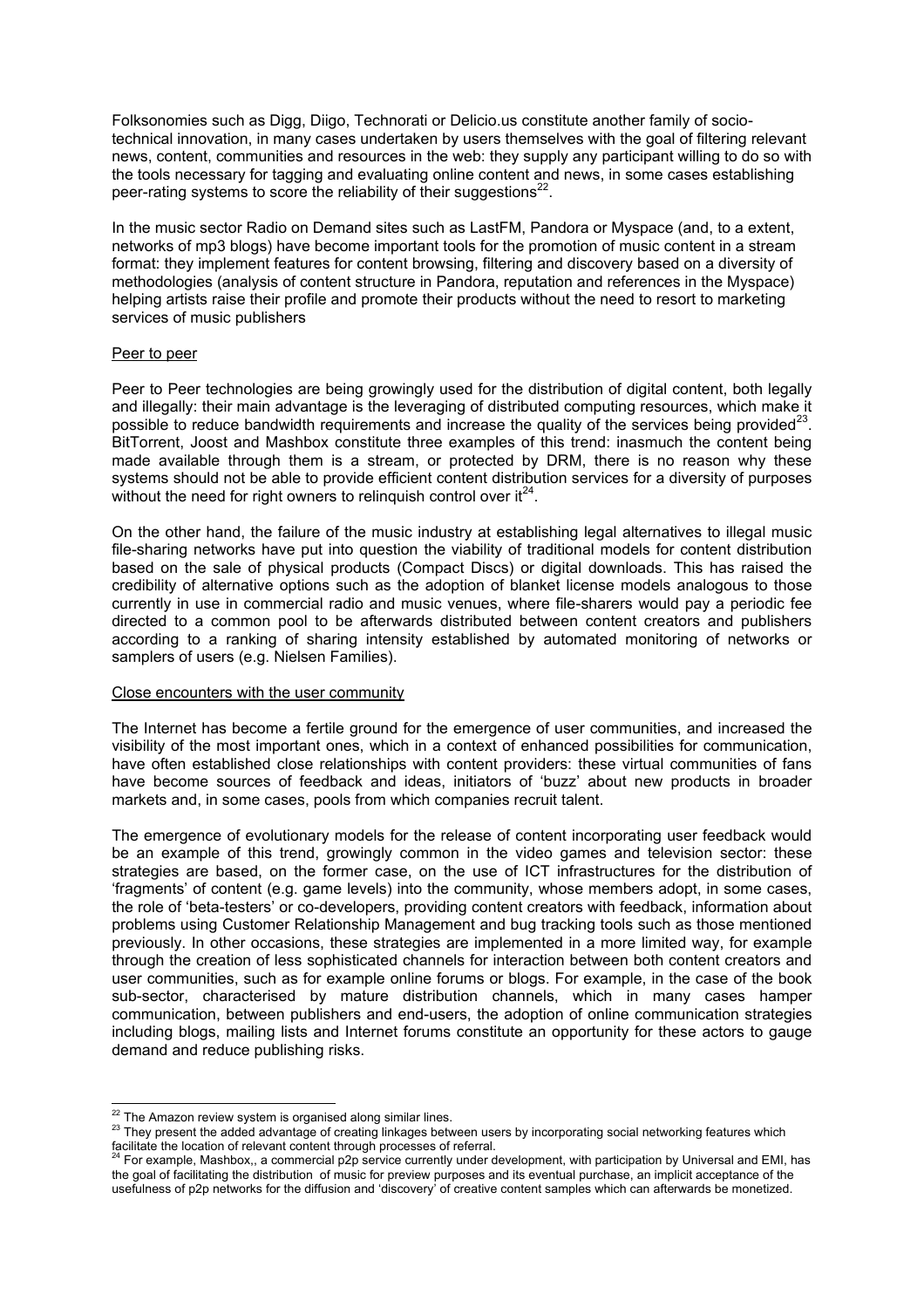In addition to establishing new channels for the introduction of customer feedback into the content creation process, these evolutionary strategies make it possible for companies to turn what used to be discrete products with a limited shelf-life into continuous streams of services through, for example, the release of core functionalities and extensions that can be purchased at a premium price, or subscribed to (an strategy adopted by Bungie with its Oblivion video game). This development contributes, to an extent, to reduce the risks of content creation and publication by decreasing the initial investment necessary for the creation of the 'master copy' of a good and enabling the tweaking of its features in response to demand. On the other hand, it can in some cases decrease the satisfaction of customers who expect a finished, complete and bug-free experience when they purchase a creative content good<sup>25</sup>.

### Virtual Worlds

The emergence of Virtual worlds, such as Second Life, where users are provided with content production tools and scripting languages, and means to exchange this content (through the establishment of in-world currencies and markets) enables the implementation of highly innovative IPR configurations and business models characterised by the transformation of users into content creators, and, of platform providers into meta-content providers (with the role of building and maintaining a socio-technical infrastructure able of supporting user activities, in an effort that growingly turns them into services providers) $^{26}$ .

Some of these virtual worlds have been experimenting with innovative business models based on the provision of maintenance services, incremental content updates to subscribers and digital marketplaces to facilitate exchanges of user-produced content. Although congestion problems caused by large population sizes are being addressed through increases in storage capacities, it seems probable that in the foreseeable future we will witness the emergence of new providers who adopt p2p and open source structures for their distribution.

#### The self-publishing paradigm

We have already discussed the role that weblogs and other self-publishing technologies fulfil as tools for content browsing and filtering, this is, as sources of information about the quality of creative content goods which facilitate their location by customers. In addition to this function, they can also be used by individuals in order to create content, such as for example, novels serialised as instalments in a blog, or chapters in a user-generated video repository: this development blurs the barriers between content creator and user, as part of a process which might require a re-conceptualisation of the nature of authorship, moving away from definitions based on publication to more tolerant ones which characterise it in terms of the presence of an audience<sup>27</sup>. In addition to opening up avenues for the identification of talent, the use of these tools might lead to the materialisation of new business models for content creation based on advertisement, donations, subscription fees, the sale of ancillary products (e.g. merchandising), or the creation of new revenue streams for the content creators in terms of, for example, talks and conferences.

In addition to the examples of social networking sites such as Myspace, which provide amateurs and unsigned bands with hosting services where they can make their music available, as well as Video on Demand sites exemplified by YouTube, this model is starting to become progressively more important the area of video games, where forthcoming products will provide users with tools to create their own characters, as well as other assets $^{28}$ .

### **4- Conclusions and Implications**

The above discussion illustrates how technological developments are transforming the user from member of a passive audience for creative content to a new set of roles (which we have summarised under the category of 'creative user engagement'), many of which challenge the existing vocabulary.

<sup>&</sup>lt;sup>25</sup> EDGE 2007 'What's in a Game?'. March issue 2007.<br><sup>26</sup> The political processes through which rules and criteria for participation in these worlds are established should not be overlooked. See Mateos-Garcia, J. and Steinmueller: 2006: 'Open, but how Much?'. Presented at DIME Conference on Communities of Practice, Durham 2006.<br>
<sup>27</sup> Hiprt-Andersen, C. 2000: 'A Model of the Danish Book Market'. Journal of Cultural Studies Vol. 24 Issue 1.

<sup>&</sup>lt;sup>28</sup> IGN 2007: 'Will Wright on Designing Spore. Available at http://uk.pc.ign.com/articles/762/762907p1.html